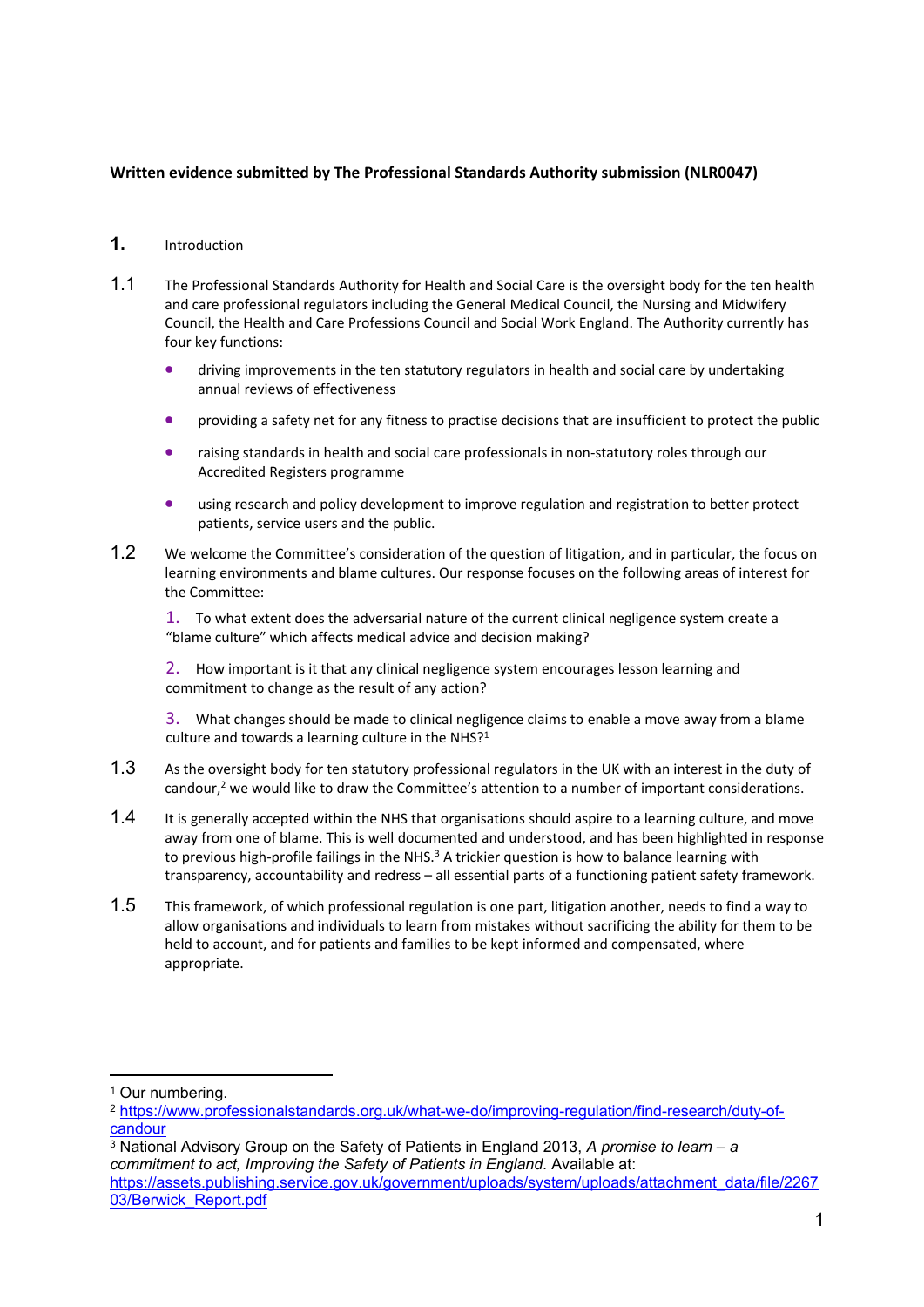#### **2. Blame cultures and litigation**

- **1. To what extent does the adversarial nature of the current clinical negligence system create a "blame culture" which affects medical advice and decision making?**
- **2. How important is it that any clinical negligence system encourages lesson learning and commitment to change as the result of any action?**
- **3. What changes should be made to clinical negligence claims to enable a move away from a blame culture and towards a learning culture in the NHS?<sup>4</sup>**
- 2.1 There is evidence that moving to a non-adversarial clinical negligence system can encourage a more open, constructive approach to clinical incidents – and conversely that adversarial negligence schemes can contribute to a "blame culture".<sup>5</sup> This is consistent with what we found in our literature review on the barriers faced by professionals to candour and openness, carried out in 2013 but still substantially relevant.<sup>6</sup> We identified the fear of litigation as a key source of reticence among healthcare professionals in coming forward when avoidable harm had occurred. We hear through our engagement on the duty of candour that this continues to be the case for some, despite clear messaging from NHS litigation bodies in the UK that being candid and offering apologies do not constitute admissions of liability.<sup>7</sup>
- 2.2 There is also a growing body of evidence that no-fault compensation schemes lead to fewer claims.<sup>8</sup> This is because a defensive organisational response to avoidable harm tends to encourage rather than discourage patients and families from taking action. The University of Michigan pioneered a framework that encourages full and early disclosure where things have gone wrong in healthcare. It reports the following:

*'After more than 15 years of using the approach that forms the basis of CANDOR, the University of Michigan Health System has seen dramatic drops in the number of new lawsuits, the number of malpractice cases that make it to court and the amount paid to compensate patients. At the same time, clinicians across U-M's hospitals and clinics have felt more free to report situations that caused harm, near-misses or that could pose a hazard. This has allowed faster response to investigate each situation and reduced the chance of harm in the future by changing procedures, equipment and clinical practice. It's also made it possible to offer immediate apologies and compensation to patients when needed.'<sup>9</sup>*

- 2.3 This quote highlights the interdependencies between the approach to negligence claims and general attitudes to openness and learning. This is unsurprising given that staff take the lead from their employers: managers in the US who took part in a widescale survey in 2002 were twice as likely not to disclose preventable harm if their employer had concerns about the malpractice implications of disclosure.<sup>10</sup>
- 2.4 Overall, we believe that there is evidence to suggest a move to a less-adversarial model for clinical negligence claims could be beneficial to patient care and safety, by addressing one of the documented barriers to openness and learning.

<sup>4</sup> Our numbering.

<sup>&</sup>lt;sup>5</sup> See the Committee's own inquiry findings on The Safety of Maternity Services:

[https://publications.parliament.uk/pa/cm5802/cmselect/cmhealth/19/1906.htm#\\_idTextAnchor035](https://publications.parliament.uk/pa/cm5802/cmselect/cmhealth/19/1906.htm#_idTextAnchor035) <sup>6</sup> [https://www.professionalstandards.org.uk/docs/default-source/publications/research-paper/candour](https://www.professionalstandards.org.uk/docs/default-source/publications/research-paper/candour-research-paper-2013.pdf?sfvrsn=5b957120_8)[research-paper-2013.pdf?sfvrsn=5b957120\\_8](https://www.professionalstandards.org.uk/docs/default-source/publications/research-paper/candour-research-paper-2013.pdf?sfvrsn=5b957120_8)

<sup>7</sup> <https://resolution.nhs.uk/wp-content/uploads/2018/09/NHS-Resolution-Saying-Sorry.pdf>

<sup>8</sup> Richard C. Boothman, Sarah J. Imhoff, Darrell A. Campbell Jr. Winter 2012. Nurturing a culture of patient safety and achieving lower malpractice risk through disclosure: lessons learned and future directions. Frontiers of Health Services Management. 28:3

<sup>9</sup> <https://labblog.uofmhealth.org/industry-dx/hospitals-can-break-through-wall-of-silence-new-toolkit> <sup>10</sup> Rae M. Lamb, David M. Studdert, Richard M.J. Bohmer, Donald M. Berwick, Troyen A. Brennan. 2003. Hospital Disclosure Practices: Results of a National Study. Health Affairs. 2003; 22 (2).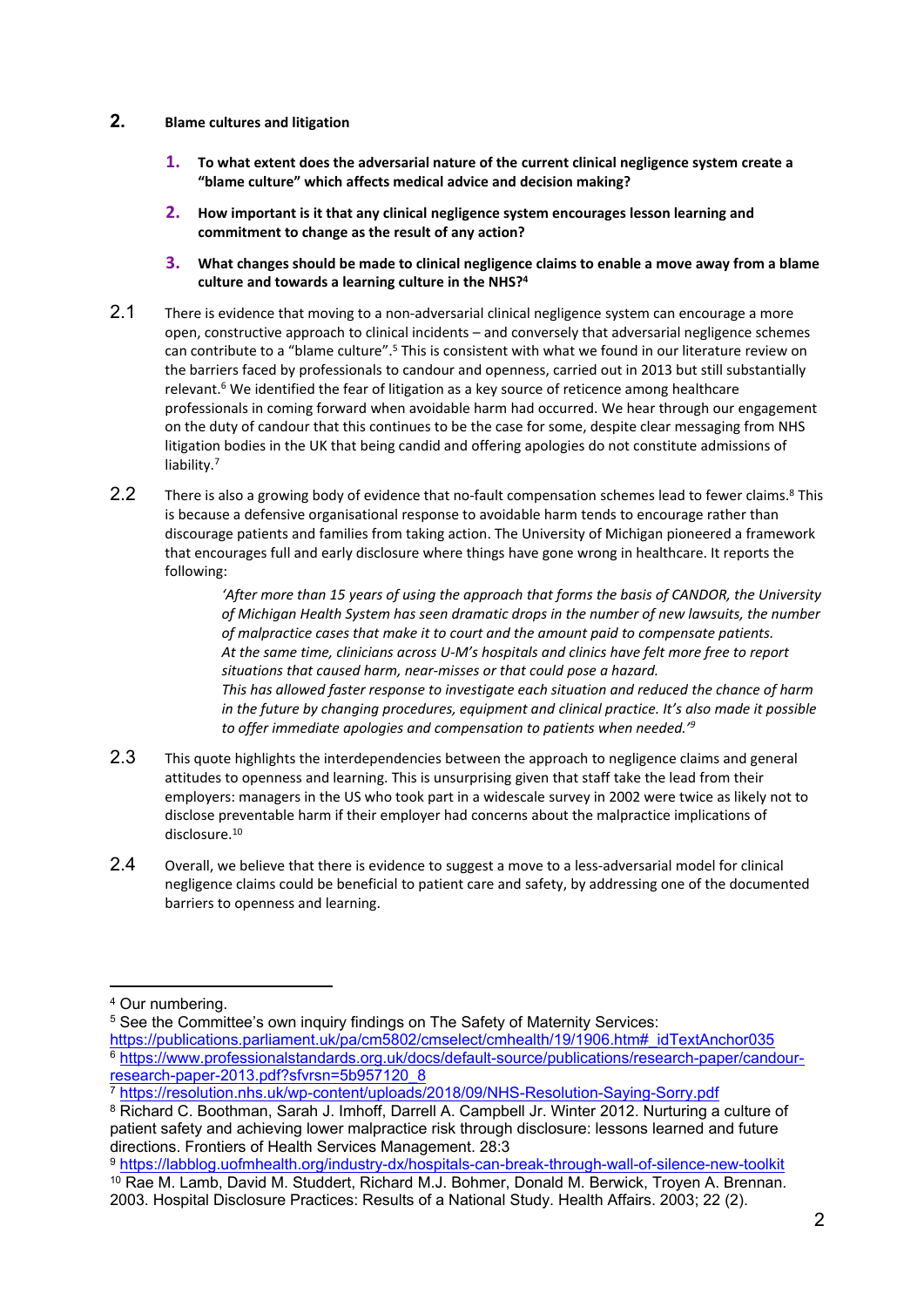## **3. Other barriers to learning and openness**

- 3.1 It is important also for the Committee to recognise that a move to a less adversarial model for compensating harmed patients and families is unlikely on its own to deliver the cultural change that appears to be needed. Our literature review identified a range of other social, cultural, and psychological barriers to candour and openness which necessarily inhibit learning:
	- $\bullet$  It is not my responsibility someone else will report it
	- A workplace culture where standards start to slip
	- Not wanting to own up to mistakes because others may think I am incompetent
	- A toxic workplace where a culture of blame thrives
	- Concerns about how speaking up might affect me and my career (including referral to my professional regulator if relevant).
- 3.2 There is no single means of tackling these issues, however our work in this area suggests that education and training in patient safety generally, and candour specifically, can help individuals to respond more constructively and openly to adverse events.<sup>11</sup>
- 3.3 There is also a particular role for professional regulators to provide clarity where possible about the situations in which clinical error is likely to affect a professional's overall fitness to practise,<sup>12</sup> and how responding in the right and wrong ways can affect outcomes favourably or unfavourably.<sup>13</sup> The case of Dr. Bawa-Garba highlighted the damage that can be caused to professional morale and confidence in the regulator, where there is fear that individuals may end up taking the blame for organisational failings beyond their control.<sup>14</sup> On the other hand, it is important that regulatory systems enable individuals to be held to account, and shortcomings to be addressed if appropriate, where they are responsible for serious failings in care.
- 3.4 This requires not only clarity on the roles of the different national patient safety bodies and the criminal justice system, but also transparency and cooperation between them, so that individual and corporate responsibility can be established by the bodies best placed to do so.

# **4. Concerns about the Safe Spaces legislation**

4.1 Related to the above, we welcome the introduction of exemptions to allow the Healthcare Safety Investigation Branch (HSIB) to share information if it believes it is necessary to address a 'serious and continuing risk to the safety of any patient or to the public'.<sup>15</sup> However, we still believe there is a risk that professional regulators' ability to protect the public could be reduced, because as we understand it,

<sup>&</sup>lt;sup>11</sup> The development of the Patient Safety Syllabus by Health Education England [\(https://www.hee.nhs.uk/our-work/patient-safety\)](https://www.hee.nhs.uk/our-work/patient-safety) to be rolled out across the NHS, looks like a positive development, though much will depend on the extent of its reach. We found in our candour work that pre-qualifying education also had a role in teaching softer skills to allow professionals to come to terms with their own errors, and talk about them sensitively and constructively with colleagues and patients.  $12$  For example, in the wake of the Bawa-Garba case, the GMC set outs a new approach to dealing with single clinical incidents in Fitness to Practise: [https://www.gmc-uk.org/news/news-archive/fewer-full](https://www.gmc-uk.org/news/news-archive/fewer-full-gmc-investigations-after-pilot-scheme-success)[gmc-investigations-after-pilot-scheme-success](https://www.gmc-uk.org/news/news-archive/fewer-full-gmc-investigations-after-pilot-scheme-success)

<sup>&</sup>lt;sup>13</sup> For example, we have recommended that regulators make a positive case for candour by highlighting how a candid response to a clinical incident can be considered as mitigation by fitness to practise panels. See *Telling patients the truth when things go wrong*, available at

*[https://www.professionalstandards.org.uk/docs/default-source/publications/research-paper/telling](https://www.professionalstandards.org.uk/docs/default-source/publications/research-paper/telling-patients-the-truth-when-something-goes-wrong---how-have-professional-regulators-encouraged-professionals-to-be-candid-to-patients.pdf?sfvrsn=100f7520_6)[patients-the-truth-when-something-goes-wrong---how-have-professional-regulators-encouraged](https://www.professionalstandards.org.uk/docs/default-source/publications/research-paper/telling-patients-the-truth-when-something-goes-wrong---how-have-professional-regulators-encouraged-professionals-to-be-candid-to-patients.pdf?sfvrsn=100f7520_6)[professionals-to-be-candid-to-patients.pdf?sfvrsn=100f7520\\_6](https://www.professionalstandards.org.uk/docs/default-source/publications/research-paper/telling-patients-the-truth-when-something-goes-wrong---how-have-professional-regulators-encouraged-professionals-to-be-candid-to-patients.pdf?sfvrsn=100f7520_6)*

<sup>14</sup> See for example: [https://www.nuffieldtrust.org.uk/news-item/the-unwritten-contract-the-moral-and](https://www.nuffieldtrust.org.uk/news-item/the-unwritten-contract-the-moral-and-ethical-obligations-of-doctors#a-dangerous-divide)[ethical-obligations-of-doctors#a-dangerous-divide](https://www.nuffieldtrust.org.uk/news-item/the-unwritten-contract-the-moral-and-ethical-obligations-of-doctors#a-dangerous-divide)

<sup>15</sup> Health and Care Bill 2021 (as introduced), Schedule 14, Clause 4(a). Available at: <https://publications.parliament.uk/pa/bills/cbill/58-02/0140/210140.pdf>